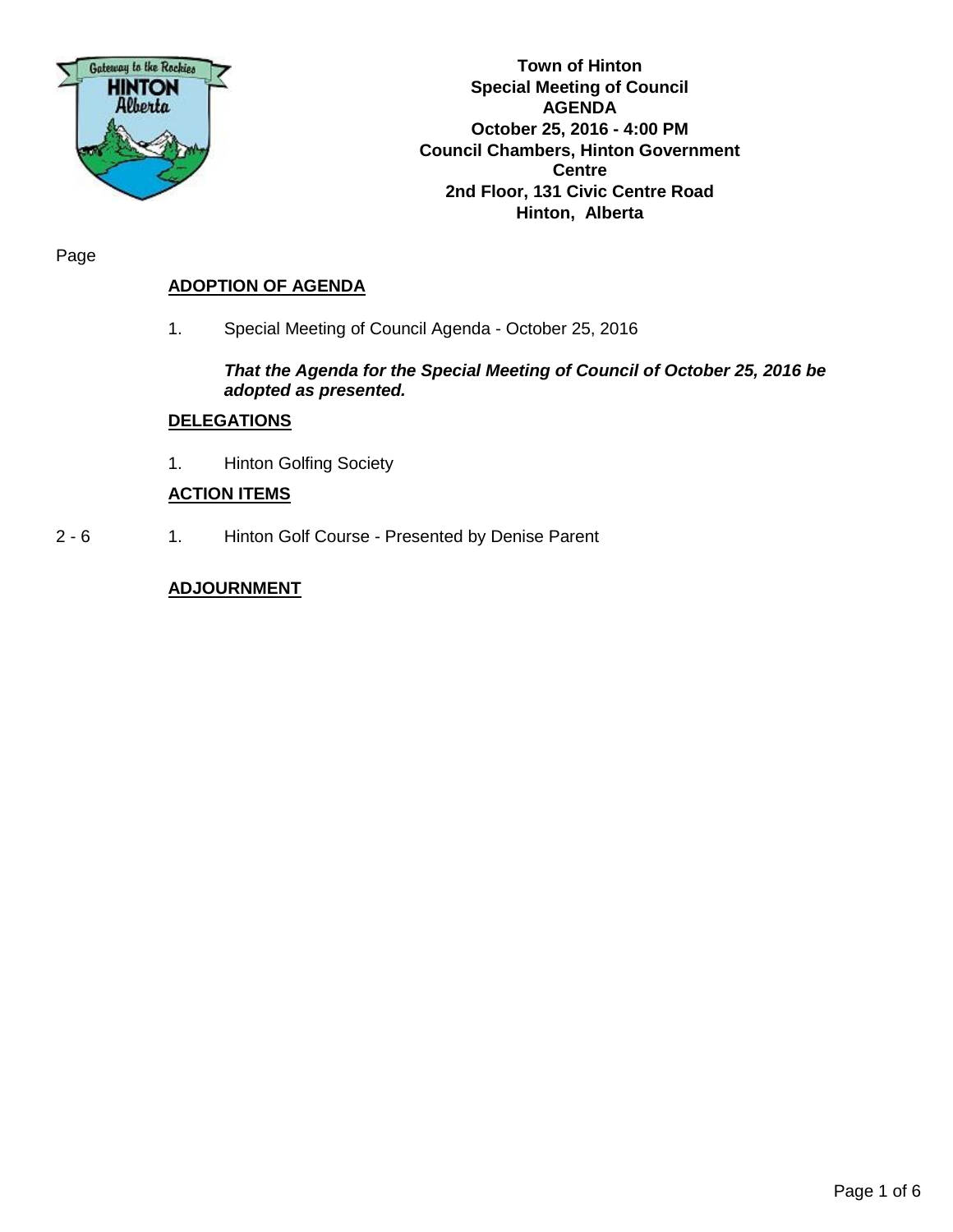

# **TOWN OF HINTON REQUEST FOR DECISION**

| DATE:               | October 20th, 2016                             |
|---------------------|------------------------------------------------|
| TO:                 | REGULAR MEETING OF COUNCIL OF OCTOBER 25, 2016 |
| <b>FROM:</b>        | Denise Parent, Director of Corporate Services  |
| <b>APPROVED BY:</b> | Mike Schwirtz, Chief Administrative Officer    |
| RE:                 | Hinton Golfing Society (HGS)                   |

## **Recommendation:**

*That council supports the request from the HGS to secure a loan of up to a maximum of \$75,000 and directs Administration to explore with the HGS restructuring options to ensure the long term viability of the golf course.*

## **Concluding Statement**

The HGS has been reviewing its operation and is requesting the Town to re-consider reviewing its guarantee of the existing loan and consolidating its outstanding accounts. The HGS cannot restructure its debt and accounts payable without the Town's support as the Town owns the land where the golf course is situated. The HGS is requesting a term loan until such time as the review can be completed.

## **Conformance of recommendation to existing laws and Hinton Council plans**

| <b>Conforms with:</b>                                 | Yes/No/<br><b>Partial</b> | <b>Comments</b>                                                                                                                                                                   |  |  |  |  |
|-------------------------------------------------------|---------------------------|-----------------------------------------------------------------------------------------------------------------------------------------------------------------------------------|--|--|--|--|
| <b>Municipal and Provincial Laws</b>                  | Yes                       | MGA section 264, 266, 268.                                                                                                                                                        |  |  |  |  |
| <b>Community Sustainability Plan</b>                  | Yes                       | Develop and upgrade indoor and outdoor facilities that<br>make Hinton a destination for recreation and leisure<br>activities.<br>Develop a diverse, balanced and vibrant economy. |  |  |  |  |
| <b>Council's Strategic Plan</b>                       | <b>No</b>                 |                                                                                                                                                                                   |  |  |  |  |
| Long Term Capital<br>Plan or<br><b>Adopted budget</b> | <b>No</b>                 |                                                                                                                                                                                   |  |  |  |  |

## **Background / Introduction**

The Hinton Golfing Society (HGS) has been in operation since 1962. The HGS has a Lease Agreement with the Town (October 2007 to January 2035) for the operation of the golf course on Town land for \$1.00/year. The property taxes are paid by the society.

## **2008**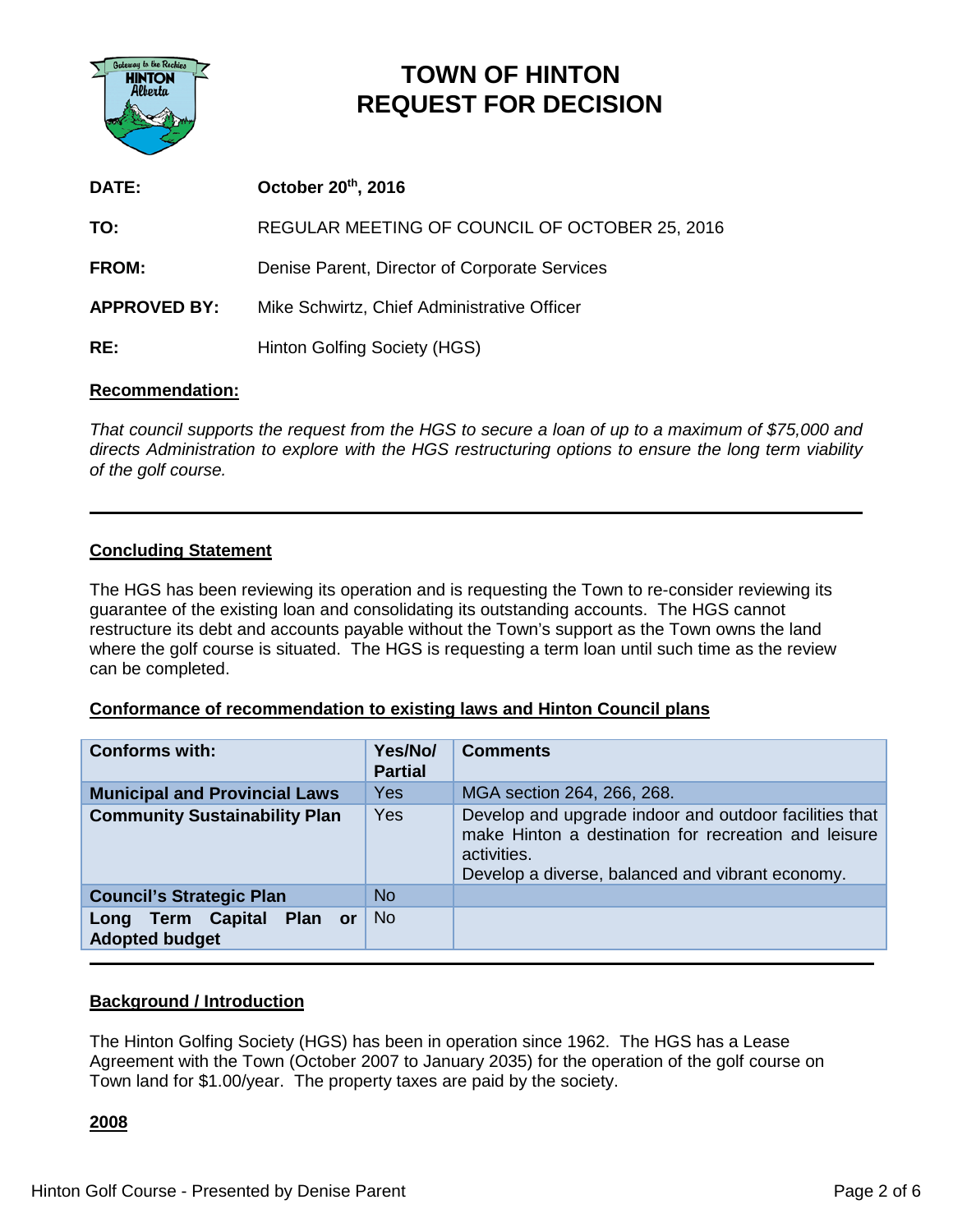January 15, 2008 – HGS makes a request to Council for either i) a Loan Guarantee or ii) to purchase the golf course land for the purpose of building a new clubhouse. At that time it was stated that there are more risks and disadvantages on selling the land than there would be in securing financing.

The original request was to transfer title of lands referred to as Misc. Lease No. MLL870187 Lot 4, Plan 4703TR (the original 9 holes) to the Hinton Golf Society for \$1 (with appropriate legal documentation to ensure that the Town has first right to purchase land back for \$1 in the event of HGS default). The town responded that it is not the Town's practice to transfer or sell land or buildings to a non-profit organization for less than market value, although the Town has leased land for under market value.

The advantages and disadvantages considered by the Town to guarantee a loan for the HGS to build a clubhouse were:

#### Advantages:

- Help an established local organization (1962) better a community asset providing an outdoor sporting recreation facility that is utilized by residents and tourists of all ages.

#### Disadvantages:

- The Town would be at risk to assume the guaranteed loan amount.
- Lessens the Town's borrowing limit.

On February 21, 2008 there was consensus that council supports the request from the HGS to secure a loan in the amount of \$836,000 of which \$730,000 was to build a new clubhouse and \$106,000 was to consolidate an existing loan. The loan was approved by ATB as long as the Town of Hinton guaranteed the loan as the Town owns the land where the new clubhouse will be built. It was considered an acceptable risk to secure the requested loan for the HGS.

## **2011**

June 2011 - The HGS is in the process of completing phase 1 of the new Clubhouse and will incur additional costs of \$300,000 to meet Alberta Fire Regulation codes and project completion. Due to the HGS not owning the land where the project (Clubhouse) is located ATB requires the land owner (Town) to secure the loan. No feedback from the public was received on the publishing of the loan guarantee for the HGS.

## **2012**

By April 2012, there were costs overruns from the construction of the golf club and the Town maintained a cap on its guarantee in the amount of \$1,136,000. ATB financed an additional \$416,000 and the Golf Society was left to deal with payables of \$250,000 from the construction of the clubhouse. The total cost to build the clubhouse was \$1,978,000.

In order to comply with the 20 year repayment terms stipulated in the Town's guarantee of the two HGS guarantee borrowing bylaws totaling \$1,136,000 and ATB's loan of \$416,000, the loan payment is restructured to retire the \$416,000 loan over the first 5 years and the \$1,098,993 loan over the following 15 years.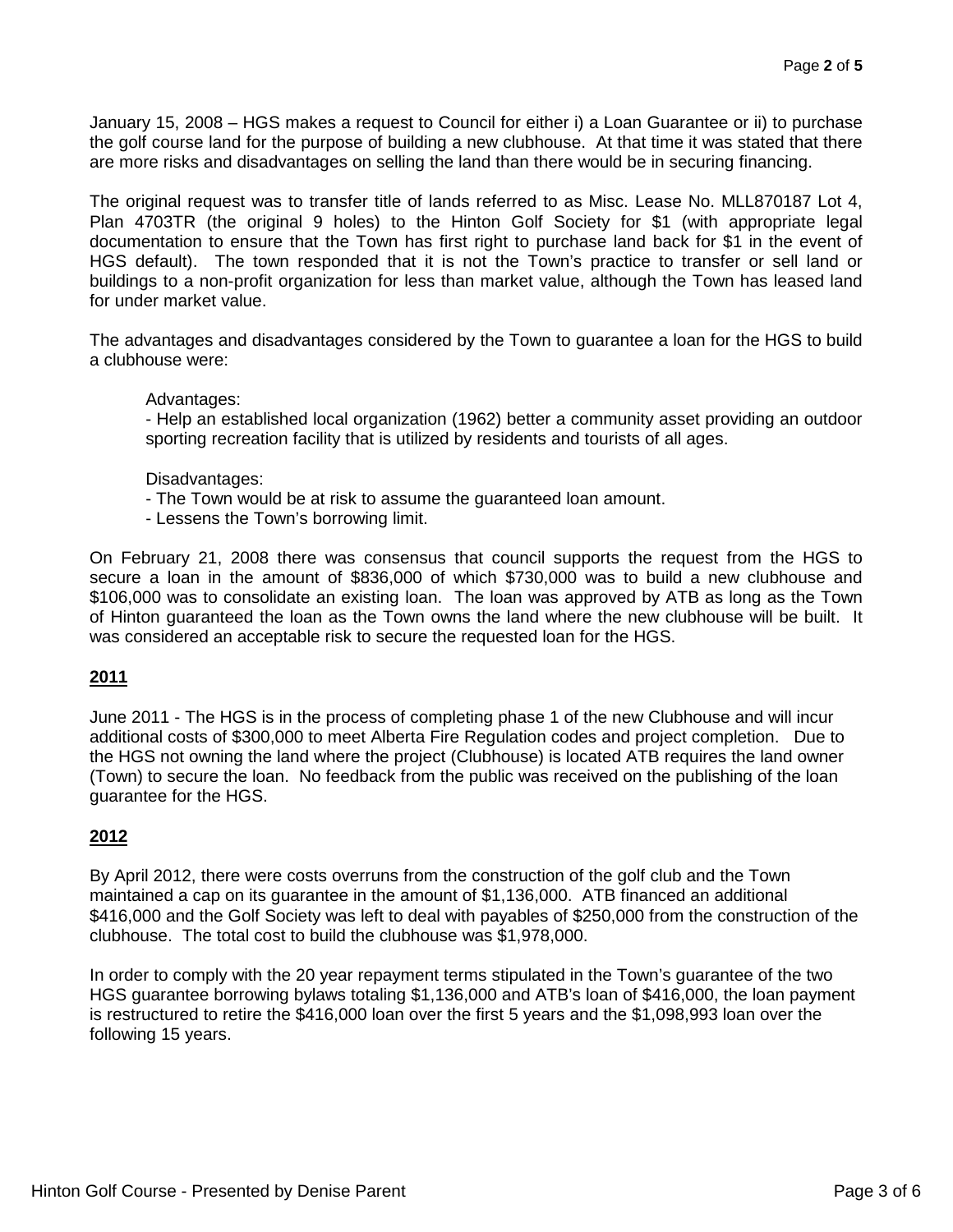The agreed terms of both loans are:

- Loan #1 Amount outstanding of \$1,098,993 at Prime + .75%
- a) Interest only payment for 5 years until the  $2<sup>nd</sup>$  loan is paid in full on October 31, 2016
- b) Thereafter for the remaining 15 years:
	- i) Interest payable monthly

ii) Principal payment of \$12,125 monthly for 6 months from May to Oct of each year First payment would be on May 31, 2017 and final payment would be on Oct 31, 2031.

Loan #2 - Amount outstanding of \$416,000 at Prime + 2% a) Interest payable monthly b) Principal payments of \$13,875 monthly for the 6 months from May to Oct of each year. Final payment would be on Oct 31, 2016

The outstanding payables of approximately \$250,000 from the clubhouse construction are to be handled by the Hinton Golfing Society.

## **2016**

The HGS has been reviewing its operation and is requesting the Town to re-consider reviewing its guarantee of the existing loan and to consolidate its outstanding accounts. The HGS cannot restructure its debt and accounts payable without the Town's support as the Town owns the land where the golf course is situated. The HGS is requesting a term loan of \$75,000 until such time as the review can be completed.

| From financial statements ended October 31<br>2011 |  |       | 2012 | 2013    | 2014      | 2015      | 2016      |           |           |           |
|----------------------------------------------------|--|-------|------|---------|-----------|-----------|-----------|-----------|-----------|-----------|
| Loan $#1$                                          |  |       |      |         | 1,098,993 | 1,098,993 | 1,098,993 | 1,098,993 | 1,098,993 | 1,098,993 |
| Loan $#2$                                          |  |       |      |         | 496,075   | 416,000   | 267,400   | 178,240   | 89,080    |           |
| Accounts payable – Clubhouse constrution           |  |       |      | 341,798 | 226,105   | 191,074   | 166,988   | 180,380   | 99,264    |           |
| Accounts payable                                   |  |       |      |         | 131,420   | 91,811    | 94,027    | 78,566    | 110,336   | 110,000   |
|                                                    |  | Total |      |         | 2,068,286 | 1,832,909 | 1,651,494 | 1,522,787 | 1,478,789 | 1,308,257 |
|                                                    |  |       |      |         |           |           |           |           |           |           |
| Note: These numbers exclude the line of credit     |  |       |      |         |           |           |           |           |           |           |

Debt Comparison from Financial Statements

# **Options**

**Option 1:** Provide a term loan of up to \$75,000 to the operation and explore restructuring options.

The conditions for this term loan would be:

- Town must have at least one member on the board of directors of the HGS.
- Undertake an Independent Business Overview of the golf course operation to ensure longterm viability. This includes an overview of the financial statements and possible restructuring of the operation.

Once the review is completed, the Town will assess the options before considering any further requests to consolidate outstanding accounts.

**Option 2:** Maintain the Town guaranteed loan support at \$1,136,000 and take no further action.

It is very difficult for the HGS to re-negotiate with a financial institution for a consolidation of their outstanding accounts due to the Town owning the land where the golf course is located.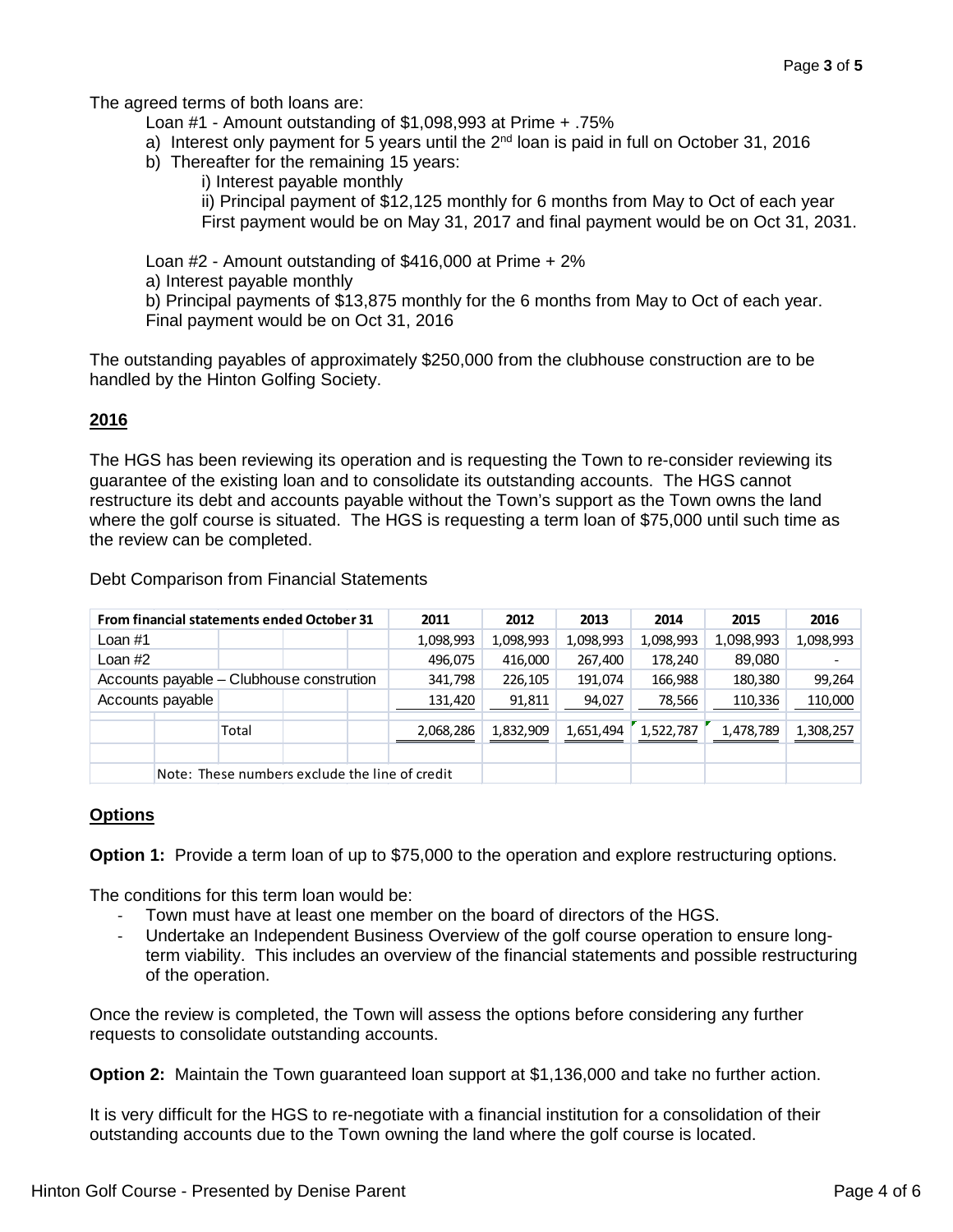In the event of a default by the HGS, the financial institution could declare the entire loan due and payable and if not repaid the financial institution could call upon the Town to honor the Guarantee and the Town would be obliged to repay the loan to a maximum of \$1,136,000.

Upon the Town being required to pay the above to ATB the Town would declare the lease in default and evict the HGS and take over the operation of the Golf Club along with all of the buildings and chattels.

## **Administration Assessment of Options and Conclusion**

## *Option 1: Provide a guarantee on a term loan of up to \$75,000 and explore restructuring options.*

This option allows the Town and the HGS to review the operation and consider various restructuring options. Through an independent business review various operational modules could be considered followed by the implementation of a solid business plan. One of the recommendations may be to consolidate all outstanding debt with the Town guarantee. There are a number of options that could be explored to ensure a viable operation.

## *Option 2: Maintain the Town guaranteed loan support at \$1,136,000 and take no further action.*

The HGS is limited in its ability to re-negotiate with a financial institution a consolidation of their outstanding accounts due to the Town's ownership of the land.

If the society defaults, then the Town will have to assume the debt of \$1.1M and take over the operation of the Golf Club along with all the buildings and chattels. The Town will incur monthly costs to maintain the building and grounds and would also have to make a decision as to whether to continue operating a golf course by outsourcing it or close the golf course. The fixed monthly operational costs (utilities, heat, interest on loan, etc.) range from \$10,000 to \$15,000 per month. The Town could also incur additional cost of conducting an independent business review. Supplemental costs to also consider are the continued operation of the facility and a 2017 season.

Administration recommends Option 1 as it maintains the current operation and relationship. It provides an opportunity to work together and to find an acceptable solution for all concerned parties.

## **CAO Comments**

The HGS has shown progress in eliminating a number of their outstanding debts over the past few years but finds themselves is a dire situation with respect to the future of the Hinton Golf Course. Administration is recommending that Council approve a temporary loan guarantee of \$75,000 to provide the HGS the time to look at restructuring their financing and operation.

If the golf course defaults to the Town the fixed operational costs through the winter will mean that the Town will have spent the equivalent of \$75,000 and possibly more to prepare for a 2017 season.

#### **Attachments**

1. Excerpts from the Municipal Government Act